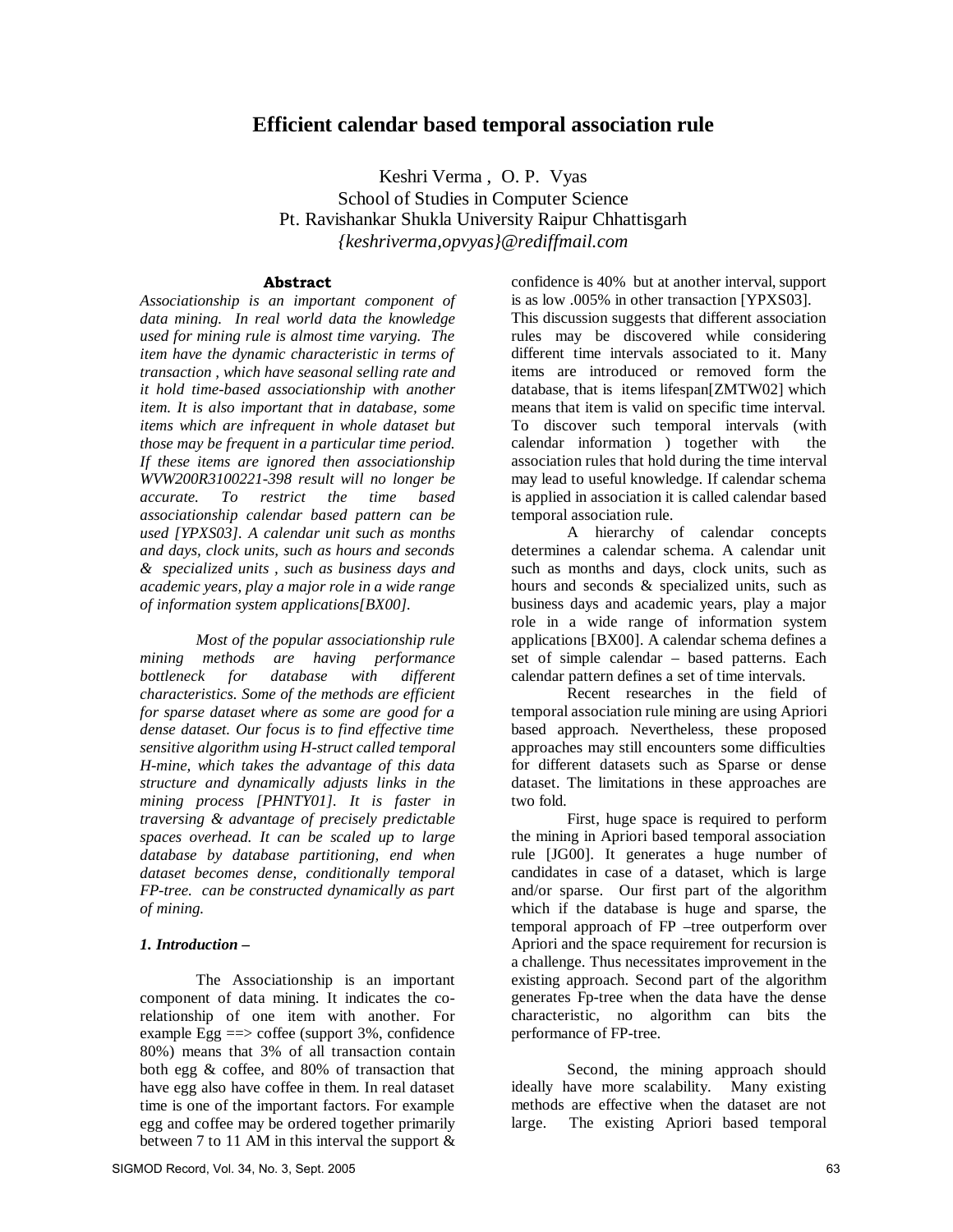association rule , may easily cause thrashing when dataset become large and sparse.

The approach of frequent pattern mining is to find the complete set of frequent patterns in a given transaction database with respect to a given support threshold. Our data-mining problem is to discover all temporal association rules w.r.t. Calendar schema from a set of time stamped transactions. This paper ,improves an existing frequent pattern tree approach to discover temporal association rule to increase the memory performance over existing one[PHNTY01] , it uses the data structure H-struct, and incorporating temporal aspects with the following progress:

First, a memory based efficient pattern growth algorithm, Temporal H-mine is proposed for mining time based frequent patterns for dataset that can fit in memory. H-struct is used for fast mining on time-based dataset. It has polynomial space complexity and is thus more space efficient than pattern growth method like FP-growth and Tree-Projection when mining sparse dataset, and more efficient than Apriori based frequent pattern mining[JG00].

Second based on H-mine data structure we propose Temporal based H-mine association rule mining algorithm.

Third for dense datasets. H-mine is integrated with Temporal FP-growth dynamically by detecting the swapping condition and constructing FP-tree for effective mining.

 The Temporal base H-mine algorithm is scalable in both large and medium size dataset and in both the cases dense and sparse dataset.

The rest of the paper is organized in five section In Section 2, we discuss some related works. In section 3 we define temporal association rule in term of calendar schema. In Section 4 elaborate the extended algorithm of frequent pattern approach ,section 5 shows conclusion & future works and section 6 provides application of above investigation.

### *2. Related work –*

The concept of association rule was introduced as Apriori algorithm [AS94]. Its performance was improved by deploying frequent-pattern growth approach [PH02]. In paper [ORS98] the omission of the time dimension in association rule was very clearly mentioned. Fp-growth algorithm is best if data is dense, & Apriori algorithm performs better if data is sparse, H-mine [PHNTY01] algorithm which is used to mine the dataset from both the cases sparse & dense. A temporal aspect of association rule was given by Juan [JG00]. According to this transaction in the database are

time stamped and time interval is specified by the user to divide the data into disjoint segments, like month , days & years. Further The cyclic association rule was introduced by Ozden [ORS98] with minimum support & high confidence. Using the definition of cyclic association rule, It may not have high support & confidence for the entire transactional database. A nice bibliography of temporal data mining can be found in the Roddick literature[RHS00].Rainsford & Roddick presented extension to association rules to accommodate temporal semantics. According to [RR99] logic the technique first search the associationship than it is used to incorporate temporal semantics. It can be used in point based & interval based model of time simultaneously[RR99]. A Frequent pattern approach for mining the time sensitive data was introduced in[CJJX03] Here the pattern frequency history under a tilted-time window framework in order to answer time-sensitive queries. A collection of item patterns along with their frequency histories are compressed and stored using a tree structure similar to FP-tree and updated incrementally with incoming transactions [CJJX03].

## *3. Problem definition :*

### *3.1 Association Rule:*

The concept of association rule, which was motivated by market basket analysis and originally presented by Agrawal. [AS94]. Given a set of T of transaction, an association rule of the form  $X \implies Y$  is a relationship between the two disjoint itemsets X & Y. An association rule satisfies some user-given requirements. The support of an itemset by the set of transaction is the fraction of transaction that contain the itemset. An itemset is said to be large if its support exceeds a user-given threshold minimum support. The confidence  $X \implies Y$  over T is a transaction containing X and also containing Y. Due to complex candidate generation in the data set Jiewai Han invented a new technique of FPgrowth method for mining frequent pattern without candidate generation [PH02]. Efficiency of this mining technique is better than all most all algorithm like Apriori, AprioriTid, Apriori Hybrid when data is dense because (1). a large dataset is compressed into a condensed smaller data structure which avoids costly & repeated data scan (2). FP-tree-based mining adopts a patternfragment growth method too avoid the costly generation of a large number of candidate generation sets and,(3). A partitioning-based divide- and-conquer method is used to decompose the mining task into a set of similar tasks for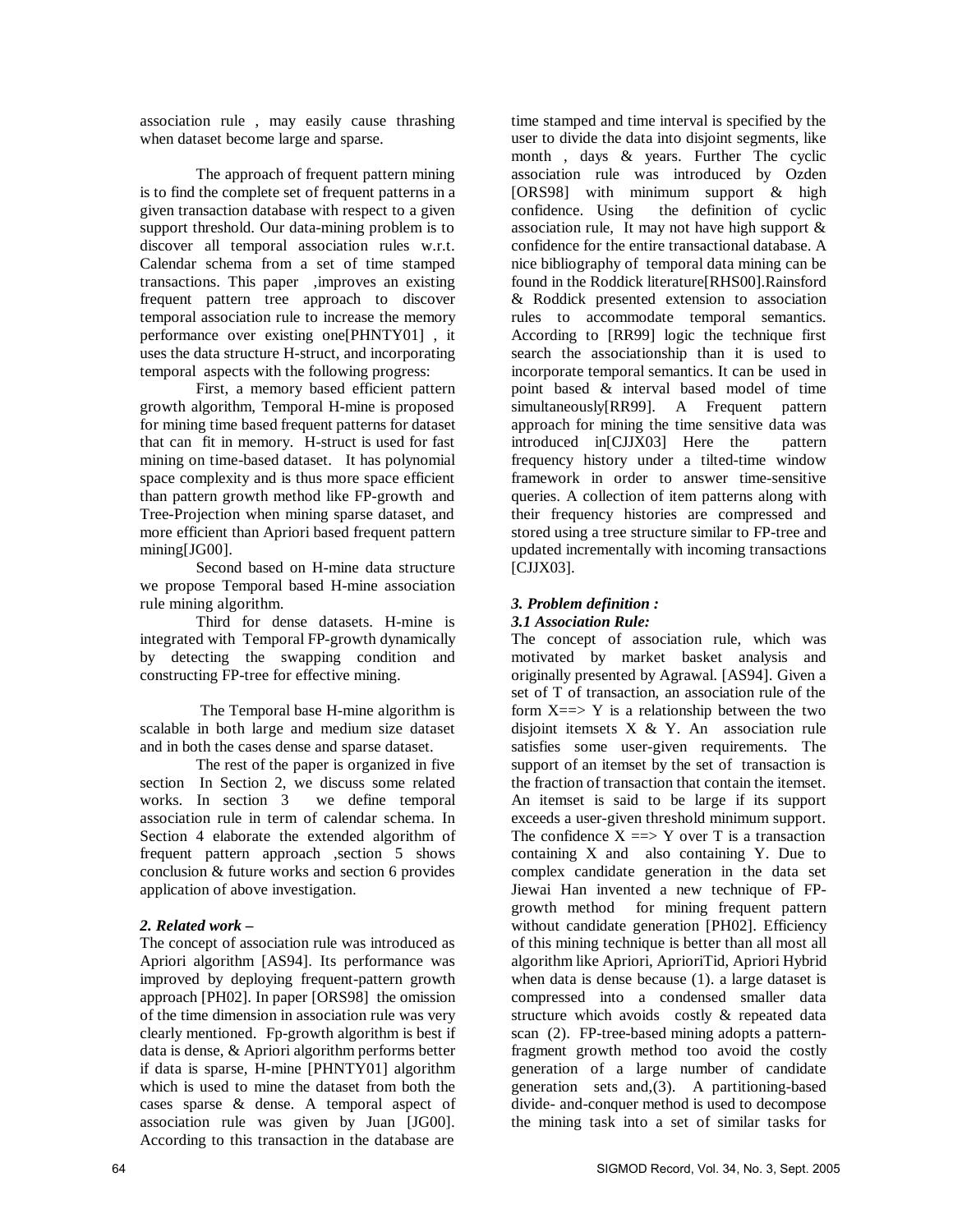conditional database which dramatically reduce the search space.

In our opinion this mining associationship will be become more useful if we include the time factor in to it.

#### *3.2 Temporal association rule*

**Definition 1 :** The frequency of and itemset over a time period T is the number of transactions in which it occurs divided by total number, of transaction over a time period. In the same way , confidence of a item with another item is the transaction of both items over the period divided by first item of that period.

 $Support(A) = Frequency of occurrences of A in$ specified time interval / Total no of Tuples in specified time interval

 $Confidence(A \Rightarrow B[Ts,Te]) = Support\_count(A)$ U B) over Interval / occurrence of A in interval

*Ts indicates the valid start time & T<sup>e</sup> indicate valid time according to temporal data.*

#### *3.3 Simple calendar based Pattern :*

When temporal information is applied in terms of date, month , year & week form the term calendar schema. It is introduced in temporal data mining. A calendar schema is a relational schema (in the sense of relational databases)  $R = (f_n : D_n, F_{n-1} :$  $D_{n-1}, \ldots, F_1$  :d<sub>1</sub>) together with a valid constraint. A calendar schema (year :  ${1995,1996,1997...}$ , month {1,2,3,4,… … 12}, day : {1,2,3… ..31} with the constraint is valid if that evaluates (yy, mm, dd) to True only if the combination gives a valid date. For example  $\langle 1955, 1, 3 \rangle$  is a valid date while  $\langle$  (1996,2,31 > is not.

In calendar pattern , the branch e cover e' in the same calendar schema if the time interval e' is the subset of e and they all follow the same pattern. If a calendar pattern  $\langle d_n, d_{n-1}, d_{n-2}$ ….........d<sub>1</sub>> covers another pattern  $\langle d \rangle_n$ ,  $d \rangle_{n-1}$ ;,  $d \rangle_{n-2}$  …....... $d_1$ > if and only if for each I,  $1 \le i \le n$  or  $d_i = d_i$ .

 Now Our task is to mine frequent pattern over arbitrary time interval in terms of calendar pattern schema.

### **4 Proposed work-**

#### **4.1 Temporal H-Mine (Mem) : Memory -Based Hyper Structure Mining using time dimension.**

The problem of Temporal Frequent mining is to find the complete set of item which frequently occurred in valid time interval, for a given support threshold.

SIGMOD Record, Vol. 34, No. 3, Sept. 2005 65

This section elaborates how Temporal H-mine process is applied for temporal association rule.

Example 1 Let the first three column of the table be our running transaction id, transaction item and date in which the transaction happened.

| Trans | <b>Items</b>     | Date                        | Frequent      |
|-------|------------------|-----------------------------|---------------|
| Id    |                  |                             | items         |
|       |                  |                             | Projection    |
| 100   | c,d,e,f,g,i      | $\langle 1,04 \rangle$      | ${c,d,e}$     |
| 200   | a, c, d, e, m, b | $\langle *, 01, 04 \rangle$ | ${a,c,d,e,b}$ |
| 500   | a, c, d, e, b    | $\langle *, 01, 04 \rangle$ | ${a,c,d,e,b}$ |
| 400   | a,c,d,h          | $\langle *, 06, 04 \rangle$ | ${a,d,h}$     |
| 600   | a,b,d,h,i        | $\langle *, 06, 04 \rangle$ | ${a,b,d,h}$   |
| 300   | a,b,d,e,g,k      | $\langle *, 06, 04 \rangle$ | ${a,b,d,h}$   |

Table 1: Transaction Database



#### Figure 1: Divide and Conquer method on the basis of time Database

Only the frequent items play roles in frequent pattern mining. A item with lifespan is frequent for some period of time may be infrequent in whole dataset. Due to the pattern change the probability of finding relationship will also be vary in real dataset. By scanning TDB once, the complete set of frequent items on  $\langle 0.04 \rangle$  are  ${a:2,c:3,d:2,e:3,f:1,g:1,b:2,i:1}$  and  $\langle *0.6,01 \rangle$ are{ a:3,b:2,d:3,h:2,e:1,g:1,e:1,k:1 }

A header table H is created separately for each interval, where each frequent item entry has three field : an item-id, a support count and a hyper-link. When the first item projections are loaded into memory, those with the same first item ( from DB list) hyper-links as a queue, and entries in header table H act as the head of the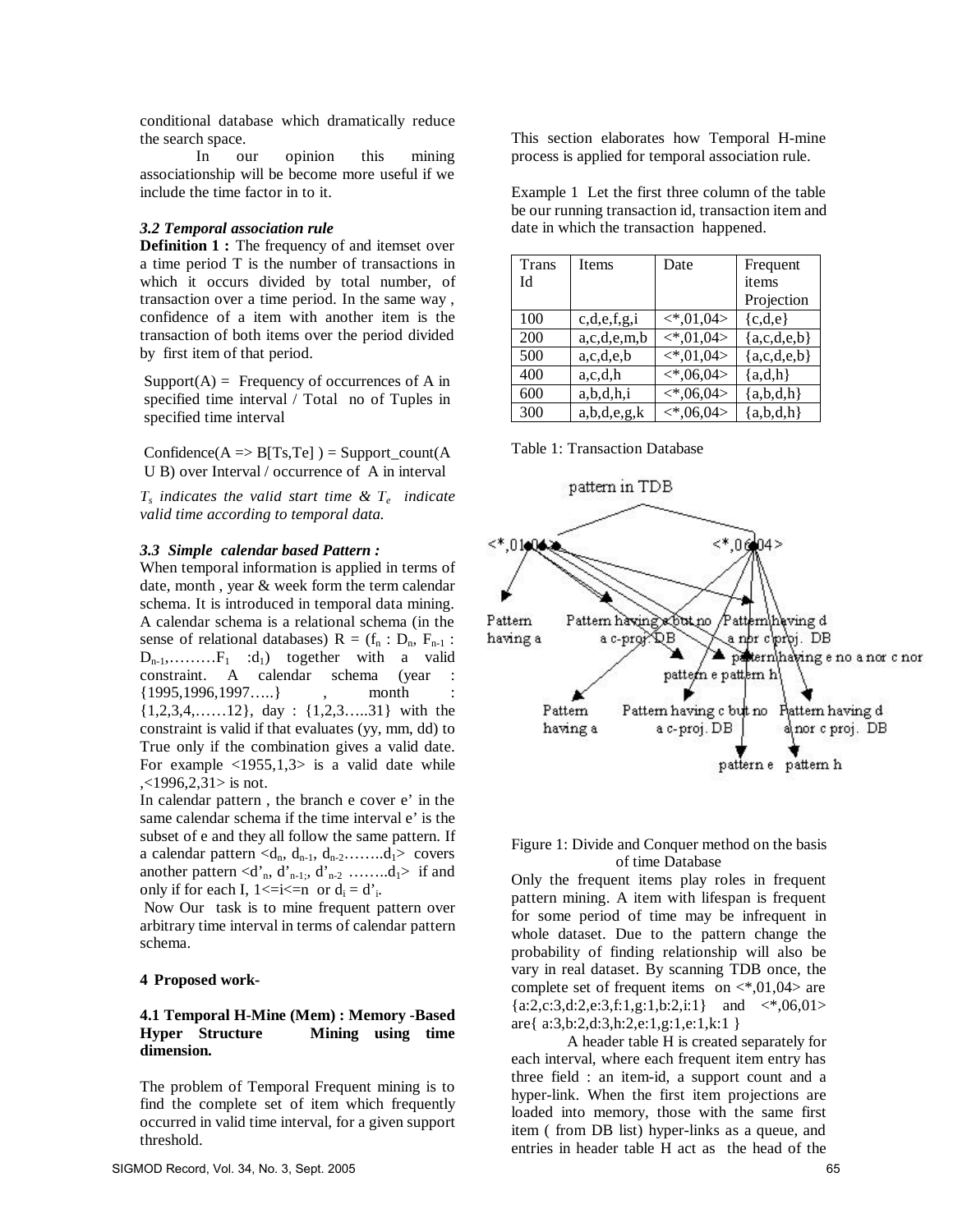queues. To mine a-projected database ,an aheader table Ha is created. In Ha , every frequent item except for a itself has entry with three field item id, support count and hyper-links & time also [PHNTY01].



Figure 2 (a). H-struct , the hyper structure for storing frequent -item projection in specific first interval  $\langle *, 01, 04 \rangle$ 



Figure 2 (b): H-struct , the hyper structure for storing frequent -item projection in specific second interval  $\langle *, 06, 04 \rangle$ 

#### **Algorithm**

### **Temporal H-mine : The algorithm for memory-based hyper-structure mining.**

Input : transaction database TDB with time interval , Support threshold min\_sup.

Output : Set of frequent itemset on different time interval.

Method :

- 1. Scan transaction database TDB once to find L, the complete set of frequent items.
- 2. Partition TDB into k parts , TDB<sub>1</sub>, TDB2............. TDBk such that, each TDB i (i <i  $\leq$  k) the frequent item projection held in main memory..
- 3. Check the itemset valid time interval e cover  $e_0$
- 4. for  $i = 1$  to k, use H-mine (mem) to mine frequent patterns in TDBi with respect to min\_sup .
- 5. Let  $F = U^k_{i=1} F_i$ . Scan TDB one more time, Collect support for frequents in F. Output those patterns which pass the min. supp. on specific time interval.

Although H-mine perform better than Fp-tree in specific cases but Fp-growth method have several advantages over Mining on H-struct since FP-tree shares common prefix path among different transaction., which leads to saving the spaces  $\&$ time as well. Temporal aspect of data is more important because if a part of data is dense on specific interval may be sparse if we consider the whole dataset. H-mine algorithm is extended when data is dense it call Fp-tree approach for frequent pattern growth method.

## 4.2 **Handling Dense data sets : Dynamic integration of H-struct and Fp-tree-based mining**

Finding time based frequent pattern in dense database is a challenging task. The FP-growth [PH02] works well known when data is dense. In comparison with FP-growth, Temporal H-mine does not generate physical projected database and conditional Fp-trees and thus save space as well as time in may cases. Temporal Fp-tree based mining has its advantages over mining on Hstruct since Temporal Fp-tree shares common prefix paths among different transaction., which may lead to space and time.

The support of dataset in the data warehouse can be maintained by dividing it in different intervals. The support of a item in interval t1 can not be the same in interval t2. A infrequent or less support item in interval t1 can be frequent item in interval t2.

 The calendar schema is implemented by applying Apriori algorithm [YPXS03]. It follows the candidate generation approach in order to mine the frequent item. We assist here that instead of candidate generation H-mine and divide & conquer approach is more efficient than Apriori approach. It construct queues for maintains the list of items a tree & each branch indicate the association ship of item. It reduces the size of dataset and increases the performance & efficiency of algorithm. It can solve following queries (1) What are the frequent set over the interval  $t_1$  and  $t_2$  ? (2) what are the period when (a,b) item are frequent ?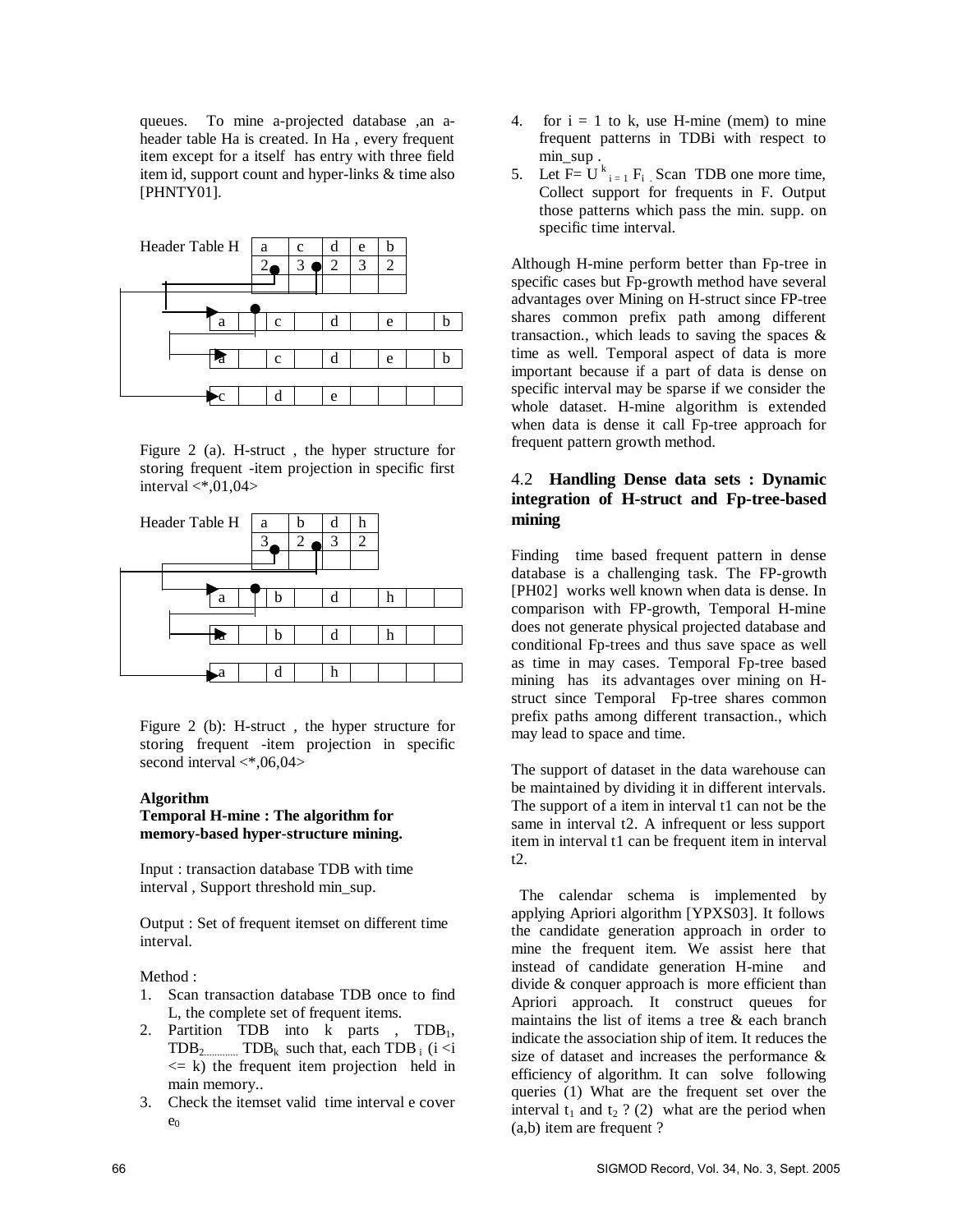(3) Item which are dramatically change from t4 to t1.



Figure 3 : Frequent pattern in different interval

### **Lemma 1 :- During transaction in database the association of a item over the support ? can be obtained by projection of the branch of FPtree.**

**Rationale :** Based on the TFP-tree construction process its frequent item can be projected into a single branch.

For a path a1, a2 a3……… ..ak from the root to a node in a FP-tree. Suppose aak be the count at the node labeled  $a_{k \text{ and } c'_{ak}}$  be the sum of the count of the branch of the node.

| Tit. | lten bought | Date     | Calendaryatters | lien in Descein;<br>uter<br>Егорносу |
|------|-------------|----------|-----------------|--------------------------------------|
| 100  | fandaino    | 11010084 | 40.0            | fran                                 |
| 20   | atchao      | 10010004 | 中川半             | frabas                               |
| 30   | ifiis       | 12010084 | 中田島             | fr.bs                                |
| 500  | utrainme    | 13060004 | 0.015           | fracel                               |
| 600  | facta       | 14950014 | ¢1,00.9         | <b>EEAR</b>                          |
| 700  | iftinle     | 86860084 | 0.005           | fall                                 |

#### *Table 2. Transaction database in running example*

*Definition (Temporal FP-Tree) –* A Temporal frequent pattern (FP) is tree structure defined below.

It consists of root labeled as "null".

- It consist of a set of item-prefix sub trees as the children of the root, and a frequent item header table.
- Each node in the item prefix sub tree consists of four fields :

 (a) Item name - Item name represents the name of item which is registers on that node (b) count - count registers the number of transactions represented by the portion of the path reaching this node (c) node link - nodelink links to the next node of temporal FPtree (d) calendar pattern time calendar pattern represent the time in which the item transaction appeared.

 Each entry in the Frequent –item header table consists of two fields (1) Item name (2) Head of node link

Algorithm : (FP- Tree construction)

Input : A transaction database DB and a minimum support threshold

Output : FP Tree, Fp Tree, Frequent item

Method : The FP tree is constructed ad follows :

- 1. Scan the database DB once. Collect f, the set of frequent item and support of each item. Sort F from support in descending order as Flist, the list of frequent items
- 2. Create the root of Temporal FP tree and label it as "Null". For each transaction in DB and do the following

Select the frequent items in Trans and sort them in descending order of Flist. Let the sorted frequent –item list in the Trans be  $p[P]$  where  $p$ is first element and P is the remaining list. Cal insert\_tree(p[P],T).

Procedure insert\_tree(p[P],T).

{

Step $(1)$  If T has a child N such that

- Step $(2)$  if  $(N.time = P.time)$  then
- // For checking interval phase I

Step(3) if (N.itemname  $=$  P. itemname) then

Step(a) N.count = N.count  $+1$ 

// Increment the count by 1

Step(4) else create a new node // Node created // on the same branch

Step(5) Link to its parent P.count =  $1$  // Initialize the counter by 1.

Step(6) else create a new Branch link from the root.

Call insert  $tree(P,N)$  recursively

} // End of Function

### *Temporal Frequent pattern Tree : Design & Construction*

Let  $I = \{a_1, a_2, a_3, a_m\}$  be a set of items, and a transaction database DB  $\{T_1, T_2, T_3, \dots, T_n\}$  where  $T_i$  {i ? [1..n] } is a transaction which contains a set of items in I.

### *4.1 TEMPORAL FREQUENT- PATTERN TREE*

 To design the Temporal FP-tree for frequent pattern mining , let's first examine example from table1.

1. Since time is the most important feature of real world data set, so arrange the item in according to time and define the calendar pattern or interval in calendar unit form.

2. In calendar pattern  $\langle * \rangle$  is used to define that any day or month for example if it used  $\langle \text{dd}, \text{mm}, \text{yy} \rangle$  calendar pattern  $\langle * , 01, 04 \rangle$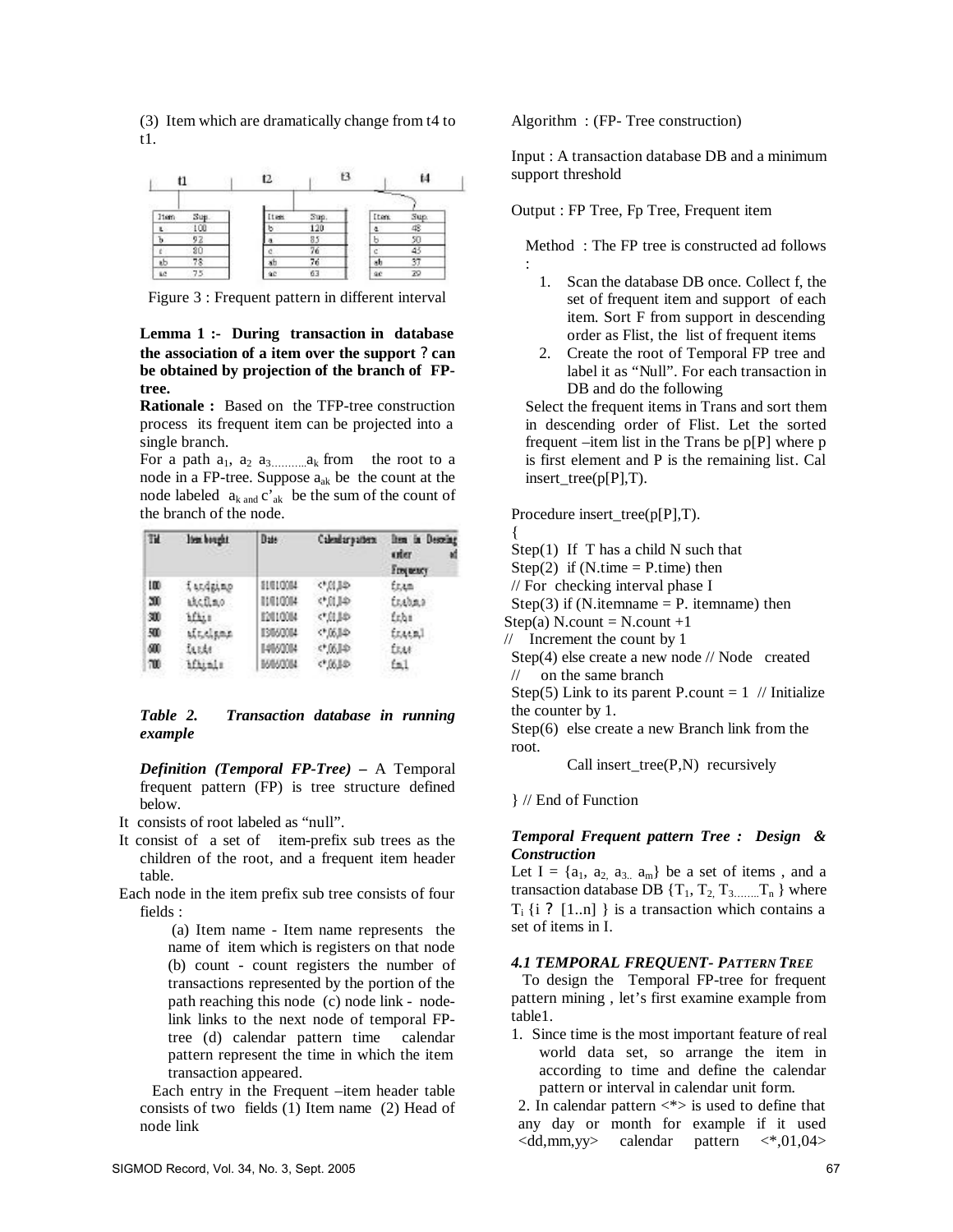represents any day of Month January & year 2004.

- 2. Since only the frequent item will play a role in the frequent pattern mining. So first scan is used to identify the set of frequent items
- 3. If the set of frequent items of each transaction can be stored in some compact data structure , it may be possible to avoid repeatedly scanning the original transaction database.
- 4. If multiple transaction share a set of frequent items, it may be possible to merge the shared sets with the number of occurrences registered as count. It is easy to check whether two sets are identical if the frequent items in all of the transaction are listed according to a fixed order.
- 5. If two transaction share a common prefix , according to some sorted order of frequent items, the shared part can be merged into one prefix structure as long as the count is registered properly.

 With the above observation , a Temporal frequent pattern tree can be constructed as follows :

First , a scan of DB drives a frequent list of items in schema  $\langle *,01,04 \rangle$  are  $\{(\text{f}:3), (\text{C}:2), (\text{b}:2), ...\}$  $(a:2),(m:2)$  same for calendar pattern  $\langle *,06,04 \rangle$ frequent items are  $\{(f:3),(c:2),(a:2),(e:2),(m:2)(l:2)\}\$ and remaining items are infrequent so skip those item .

Second, the root of the tree is created and labeled with "null". The FP- tree is constructed as follows by scanning the transaction database DB in second time.

- 1.The scan of the first transaction leads to construction of the first branch of the tree  $\{(f:1),(c:1),(a:1),(m:1),(p:1)\}\&\text{ it follow the}$ calendar pattern <\*,01,04>.
	- 2. For the second transaction its temporal period is same so it follow the same branch & the frequent item list {f,c,a,b,m,o} shares a common prefix  $\langle f,c,a \rangle$  the count of each node along the prefix is incremented by 1. and a new node (b:1) is created and linked to child of (a:2), another new one (m:1) is created and linked to as the child of (b:1) and another new one (o:1) is created and linked to as the child of (m:1),
	- 3. For the third transaction its time period is same as previous the transactio is  $\langle f,c,b,o \rangle$  shares common prefix  $\langle f,c \rangle$  so f & c's count is incremented by 1, and a new node b is created although b is already existing but it not go that branch it is not common prefix of the node.

Node b is linked as a child of (c:2) and a new node o is created with intialize the count because o is first time introduce on Temporal FP-tree and linked as a child of node  $$ 

- 4. The scan of forth transaction leader to construct another branch because its time period <\*,06,04>does not match with existing branch's node time period.<br>New nodes are created with New nodes are created  $\langle (f:1),(c:1),(a:1),(e:1),(m:1),(l:1)\rangle$
- 5. The scan of fifth transaction which follow the time interval of forth transaction so if follow the same branch if the item prefix match, It can share the common prefix <f,c,a,e> with existing path <f,c,a,e,m,l> the count of each node incremented by 1.
- 6. For the last transaction  $\zeta$ ,  $\zeta$ ,  $\zeta$ ,  $\zeta$ ,  $\zeta$  its time time interval match with second branch so it follow the second branch of FP-tree here it share common prefix f , its count is incremented by 1 , a new node is created for item m , & it is linked to node f by initializing the counter value to1. for next item l again a new node will be created by initializing its counter value

*4.3 Mining the frequent item from FP-tree –*



Figure 4 FP tree with different time interval

& it is linked as a child of node m.

In Step(2) if (N.time = P.time) in phase I, its meaning that when a new node p appears in the FP-tree we check the time of transaction , is inside the time of transaction of N item, defined as below table, then it follows the same branch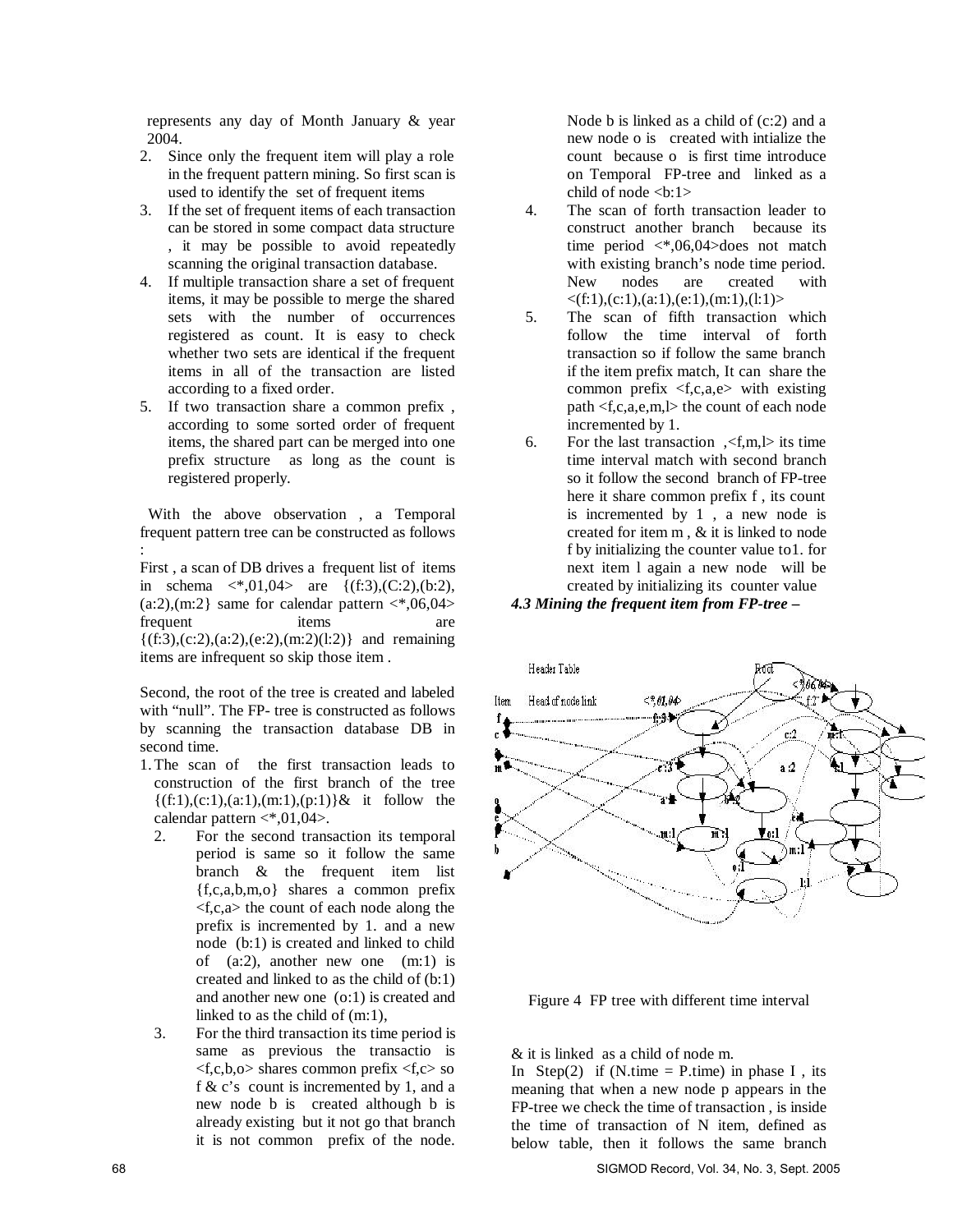otherwise a new branch will be created in FPtree.

| Вам жаны                 | N.Tone      | P. Time      | <b>Brazeck</b> |
|--------------------------|-------------|--------------|----------------|
| в                        | $-01.01.04$ |              | First          |
|                          | 401.01.04>  | $401.01.04*$ | Final          |
| n                        | $-01.01.04$ | $-01.01.04$  | First          |
| ٠<br>В<br><b>Service</b> | 401.06.04>  |              | Second         |
| м                        | <01.06.04>  | 401.06.04    | Serond         |

#### **Table 3. Shows the path depend on the time of transaction in itemset.**

**Property** [PH02] Node Link property . For any frequent item  $a_i$  all the possible patterns contining only frequent items and  $a_i$  can be obtained by following  $a_i$ ' s node link's, starting from  $a_i$  's head in the FP-tree header.

Mining process from the constructed Temporal FP-tree shown in figure1. We examine the mining process by starting from the bottom of node-link header table.

For calendar pattern  $\langle *,01,04 \rangle$  for node m ,its intermediate frequent pattern is (m:3), and its path are <f:2,c:2,a:1,m:1,p:1> , <f:1,c:1,b:1,m:1> and <f:1, m:1>. Thus to study which appears together with m at time period  $\langle 0.04 \rangle$  only m prefix  $\{(fca:1), (fcb:1), (f:1), m\$  s sub -pattern base , which is called m's pattern conditional pattern base.(which is called m's conditional Fp tree) leads to two different branch (fc:3)  $\&$  (f:2). For node a , its immediate frequent pattern is (a:4)and it is in two different path one for $\lt^*$ .01.04 $\gt \&$  second for  $\lt^*$ .06.04 $\gt$ . Calendar pattern  $\langle 0.04 \rangle$  consist of  $\langle 1.3, c:3 \rangle$  a:2 and  $\langle 0.04 \rangle$  consists of  $\langle 1.2, c: 2 \rangle$ 

| Item         | Time<br>Interval | Conditional Pattern base    | Conditional FP-<br>tree |
|--------------|------------------|-----------------------------|-------------------------|
| m            | $<$ *,01,04>     | ${(fca:1), (fcb:1), (f:1)}$ | (f.2 c:2 m)             |
|              | $<$ *,06,04>     | ${(fcae:1),(f:1)}$          | (f:2 m)                 |
| a            | $\lt$ *,01,04>   | $\{(fc:2)\}\)$              | (f:2 a)                 |
|              | $<$ *.06.04>     | $\{(fc:2)\}\$               | (f2 a)                  |
| 0            | $\lt$ *,01,04>   | $\{(fcabmo:1),(fobo:1)\}$   | (f.2, c.2, b.2 o)       |
|              | $<$ *,06,04>     |                             |                         |
| $\mathbf{1}$ | $< 01, *04$      |                             |                         |
|              | $<$ *.06.04>     | ${(fceem1:1),(fm1:1)}$      | (f:2 1)                 |
| e            | $<01,*04>$       |                             |                         |
|              | $<$ *.06.04>     | $\{($ fca:2 $)\}$           | (f2,c:2a:2 e)           |
| c            | $< 01, *04$      | $\{(fc:3)\}\$               | (f:2 c)                 |
|              | $<$ *,06,04>     | $\{(fc:2)\}\$               | (f:2 c)                 |
| b            | $\leq 0.04$      | $({\text{fcb:2}})$          | (f.2, c.2 b)            |
|              | $<$ *,06,04>     |                             |                         |
| f            | $< 01, *04$      |                             |                         |
|              | $<$ *,06,04>     |                             |                         |

### *Table 3 Mining Temporal frequent patterns by creating conditional (sub) pattern base*

From the Temporal FP-tree the conditional frequent pattern tree can be generated by calling the section 3.3

procedure of Frequent pattern–growth method conditionally for every valid interval[PH02].

## *5. Conclusion & Future work-*

In this paper, we have proposed algorithm gives an efficient time sensitive approach for mining frequent item in the dataset. Discovered rule is easier to understand. Temporal H-mine , which takes advantage of H-struct data structure and dynamically adjust link in the mining process.

Temporal Fp-tree, uses divide & conquer technique for construction & traversing of tree which is used to decompose the mining task into a set of smaller task for mining confined pattern in conditional database which dramatically reduce the search space on specific time interval when the data is sparse. H-mine algorithm not need to physically construct memory structures of projected database. In fact Data mining concepts are applied where there are huge set of data available in data warehouse. It requires more scanning & processing time. Hence after applying our logic of the scanning this valid time & processing time can be decreases for mining the frequent set of items. It is very useful for retailer to create its own market strategy as per the requirement of time.

The work can be further extended for designing good classifier and performance can be increases.

## *Applications:*

- ? ? *Business Application :* This technique is most useful in Business mining. Most of the real world data have the time varying features. The retailer can change their business policy with time to time for maximize the output Example some model of vehicle are not available from 1980s , suppose is currently appears in the market. Its history indicate no associationship but the fact is that product is not available on that period , so its associationship is started from the interval where it was valid.
- ? ? *Web Mining :* The concept can be applicable in web mining , In WWW the site which is no longer available so its associationship also be no longer.
- ? ? *Clustering Problem :* This approach can be useful to solve the clustering problem, the cluster can be designed on the basis of period of data., that will reduce the size of data & processing time also.